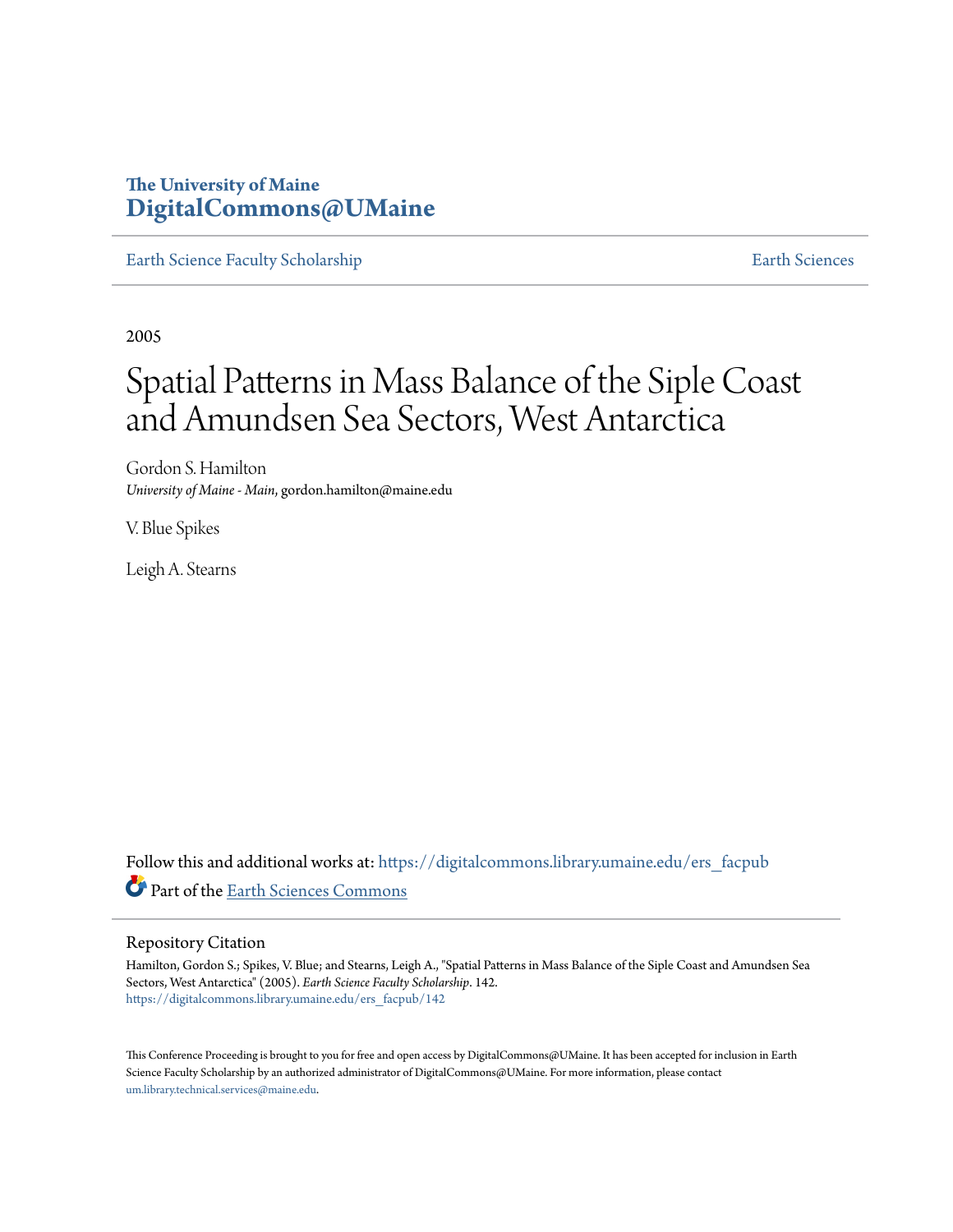# Spatial patterns in mass balance of the Siple Coast and Amundsen Sea sectors. West Antarctica

Gordon S. HAMILTON, V. Blue SPIKES,\* Leigh A. STEARNS

Climate Change Institute, University of Maine, 303 Bryand Global Sciences Center, Orono, ME 04469-5790, USA E-mail: gordon.hamilton@maine.edu

ABSTRACT. Local rates of change in ice-sheet thickness were calculated at 15 sites in West Antarctica using the submergence velocity technique. This method entails a comparison of the vertical velocity of the ice sheet, measured using repeat global positioning system surveys of markers, and local long-term rates of snow accumulation obtained using firn-core stratigraphy. Any significant difference between these two quantities represents a thickness change with time. Measurements were conducted at sites located ~100-200 km apart along US ITASE traverse routes, and at several isolated locations. All but one of the sites are distributed in the Siple Coast and the Amundsen Sea basin along contours of constant elevation, along flowlines, across ice divides and close to regions of enhanced flow. Calculated rates of thickness change are different from site to site. Most of the large rates of change in ice thickness  $(\sim 10 \text{ cm a}^{-1})$  or larger) are observed in or close to regions of rapid flow, and are probably related to icedynamics effects. Near-steady-state conditions are calculated mostly at sites in the slow-moving ice-sheet interior and near the main West Antarctic ice divide. These results are consistent with regional estimates of ice-sheet change derived from remote-sensing measurements at similar locations in West Antarctica.

# **1. INTRODUCTION**

Earth's polar ice sheets play an important role in modulating global sea level, but at present there is no accurate assessment of how much of the observed sea-level rise is due to changes in ice-sheet mass balance (Rignot and Thomas, 2002). The West Antarctic ice sheet is a potential contributor, because observed changes in ice dynamics appear to be causing net mass loss. Recent remote-sensing studies indicate contrasting spatial patterns of ice-sheet behavior, characterized by a positive mass balance in the Siple Coast catchment (Joughin and Tulaczyk, 2002) and rapid thinning in parts of the Amundsen Sea basin (Wingham and others, 1998), which appear to be related to changes in ice dynamics. These studies describe the behavior of the ice sheet on short (~decadal) timescales but may not adequately describe longer-term change of the ice sheet. Independent measurements of ice-mass change, representative of longer timescales, are therefore useful for assessing current ice-sheet behavior and predicting future changes.

Estimates for the mass balance of the West Antarctic ice sheet are available from several different methods. Remotesensing techniques, based on measurements of ice flow and surface elevation, provide the most spatially extensive estimates. One such study, by Joughin and Tulaczyk (2002), compared the outgoing flux of ice, derived from widespread measurements of surface velocity obtained by satellite interferometry, with the distribution of basin-wide snowfall to show that the Siple Coast ice streams have an overall positive mass balance. Most of this positive budget was attributed to the rapid thickening of one currently inactive ice stream (Kamb Ice Stream). Other ice streams were shown to be thinning, albeit at slower rates (Joughin and Tulaczyk, 2002). Another study, by Wingham and others

\*Present address: Earth Science Agency, LLC, Stateline, NV 89449, USA.

(1998), used repeat satellite altimeter measurements of surface elevations to show that while most of the interior West Antarctic ice sheet was changing at very slow rates, rapid thinning was occurring in parts of the Pine Island and Thwaites glacier basins in the Amundsen Sea sector. Because of the short timescale of observation (1992-96), it is difficult to assess whether the altimetry results are indicative of changes in ice dynamics or whether the elevation changes are dominated by interannual fluctuations in snowfall.

Here we describe local estimates of ice-sheet mass balance obtained at 15 sites in West Antarctica using the submergence velocity method (Hulbe and Whillans, 1994; Hamilton and Whillans, 2000). This technique provides long-term mass-balance estimates applicable to the timescales governing changes in ice flow and decadal-centennial accumulation rate. As such, the results provide a means of interpreting and validating altimetry studies, and of assessing changes at smaller length scales than can be investigated by remote-sensing techniques. Most of the field measurements were conducted at sites along traverse routes of the United States component of the International Trans-Antarctic Scientific Expedition (US ITASE). A few other sites were installed separately using aircraft support.

# 2. SUBMERGENCE VELOCITY METHOD

The technique entails comparison of ice vertical velocity  $\dot{z}$ , derived from repeat global positioning system (GPS) surveys of markers, with the local accumulation rate  $\dot{b}$ , obtained from core stratigraphy. Any significant difference between measured values of  $\dot{z}$  and  $\dot{b}$  at a point location indicates a rate of ice-sheet thickness change  $\dot{H}$ . Because both measured quantities are representative of long timescales (10<sup>2</sup>-10<sup>3</sup> years), calculated values of  $\dot{H}$  indicate longterm behavior of measurement locations on the ice sheet. The technique is described in detail by Hamilton and Whillans (2000).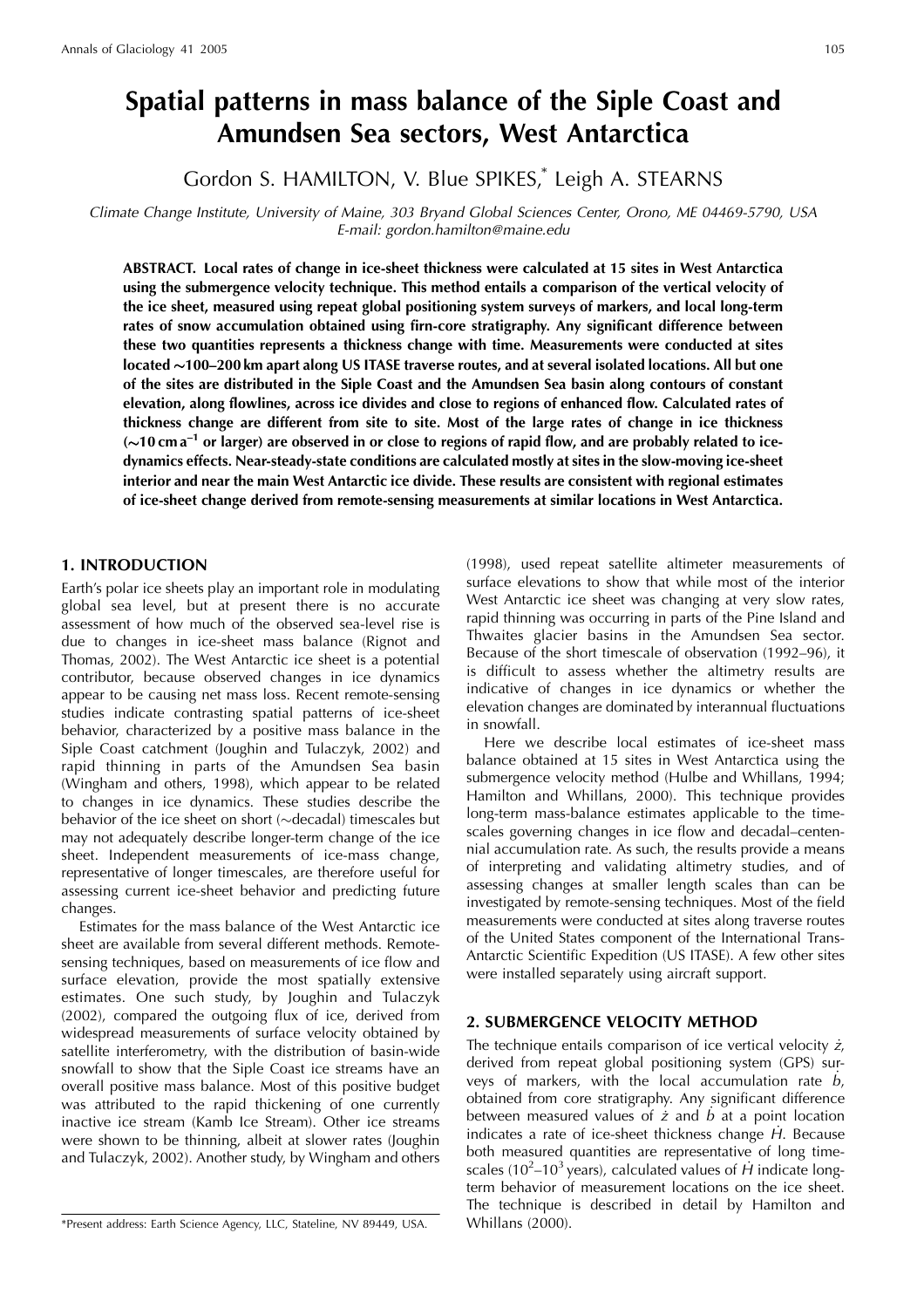|  |                               |  | <b>Table 1.</b> Location of measurement sites and dates of survey |  |  |  |
|--|-------------------------------|--|-------------------------------------------------------------------|--|--|--|
|  |                               |  | occupation. Elevations are meters above the World Geodetic        |  |  |  |
|  | System 1984 (WGS84) ellipsoid |  |                                                                   |  |  |  |

| Site       | Observation<br>dates                                    | Latitude    | Longitude    | Elevation |  |
|------------|---------------------------------------------------------|-------------|--------------|-----------|--|
|            |                                                         | $\circ$     | $\circ$      | m         |  |
| Dragon     | 2 Dec 1992<br>27 Nov 1993                               | $-83.57889$ | $-138.09750$ | 349       |  |
|            | 3 Dec 1996<br>17 Nov 1997                               |             |              |           |  |
| UpB        | 9 Dec 1995<br>2 Dec 1996                                | $-83.45583$ | –137.81833   | 338       |  |
|            | 17 Nov 1997                                             |             |              |           |  |
| Snake      | 3 Dec 1996<br>16 Nov 1997                               | $-83.26556$ | $-137.61889$ | 354       |  |
| Inland-WIS | 14 Jan 2000<br>2 Dec 1996<br>18 Nov 1997                | $-83.50083$ | $-119.97333$ | 1069      |  |
| UpC        | 4 Dec 1996<br>16 Nov 1997                               | $-82.43917$ | $-135.97111$ | 526       |  |
| 99-2       | 12 Dec 1999<br>22 Dec 2001                              | $-81.18833$ | $-125.90667$ | 963       |  |
| $00-1A$    | 1 Dec 2000<br>21 Dec 2001                               | $-79.38375$ | $-111.23982$ | 1792      |  |
| $00-1B$    | 18 Dec 2002<br>4 Dec 2000<br>21 Dec 2000<br>18 Dec 2002 | –79.29864   | $-110.23722$ | 1804      |  |
| $00-1C$    | 2 Dec 2000<br>21 Dec 2001<br>18 Dec 2002                | $-79.48622$ | $-112.35302$ | 1758      |  |
| $00 - 5$   | 16 Dec 2000<br>22 Dec 2001                              | $-78.08335$ | $-120.08042$ | 1701      |  |
| $01-1$     | 24 Nov 2001<br>19 Dec 2002                              | $-79.33028$ | $-104.89611$ | 1854      |  |
| $01 - 3$   | 5 Dec 2001<br>19 Dec 2002                               | $-78.12389$ | $-95.60972$  | 1618      |  |
| $01 - 4$   | 10 Dec 2001<br>20 Dec 2002                              | $-77.62250$ | $-92.26194$  | 1494      |  |
| $01 - 5$   | 14 Dec 2001<br>21 Dec 2002                              | $-77.06167$ | $-89.17278$  | 1259      |  |
| $01 - 6$   | 24 Dec 2001<br>22 Dec 2002                              | $-76.09667$ | $-89.01806$  | 1229      |  |

In this study, vertical velocities were obtained from repeat GPS surveys of markers installed  $\sim$  5–20 m beneath the ice surface. Dual-frequency GPS data were acquired over a 12–24 hour period during each survey. These data were postprocessed using precise satellite orbit and clock solutions (Zumberge and others, 1997) to yield precise point positions for each marker. Marker velocities were computed using repeat positions obtained from surveys conducted 1-5 years apart.

Calculated vertical velocities include the effects of firn compaction beneath the markers and the horizontal flow of markers along a slope. Firn compaction was taken into account by installing several markers (four to eight) at different depths, and hence different densities, at each site. Depth-density profiles obtained from measurements of firncore samples (obtained for the dual purpose of determining accumulation rates) were used to test for the steadiness of firn densification (Paterson, 1994; Hamilton and Whillans, 2000). The adjustment for along-slope flow was made using calculated values of horizontal velocity  $\vec{u}$  obtained from the



Fig. 1. Shaded relief image of the OSU DEM (digital elevation model; Liu and others, 1999) showing the location of submergence velocity stations in West Antarctica. Illumination is from 90°W.

repeat GPS surveys of markers, and surface slopes in the direction of flow  $\vec{\alpha}$  obtained from kinematic GPS surveys around each marker site. These adjustments usually result in only a small change in vertical velocity, except for locations where marker sites have relatively large horizontal velocities.

Long-term snow accumulation rates were derived from ice-core stratigraphy. Accumulation records of several centuries duration were obtained at most sites, based on multiparameter annual-layer dating of 50-120m deep cores (Kaspari and others, 2004). For the remaining sites,  $\sim$ 40 year average accumulation rates were determined by detecting elevated levels of gross beta radioactivity (cf. Whillans and Bindschadler, 1988) in shallow (<20 m deep) firn cores.

The field measurements were used to solve

$$
\dot{H} = \frac{b}{\rho} + \dot{z} + \vec{u} \cdot \vec{\alpha} \tag{1}
$$

for each marker, where  $\rho$  is density. Uncertainties in  $\dot{H}$  were obtained from the propagation of variances in each measured term (Hamilton and Whillans, 2000) which were usually small and well constrained. Uncertainties in  $\dot{z}$  and  $\dot{b}$ usually dominated the error budget, with nearly equal contributions from each term.

For accumulation rates, the uncertainty incorporates measurement errors and spatial-temporal variability. Core diameter is the principal measurement error in determining accumulation rate because it enters into the calculation of sample volume and density (cf. Hulbe and Whillans, 1994). The influence of temporal variability was minimized by averaging long-term (centennial) accumulation rate estimates. There is no apparent long-term trend in accumulation rates at most of the measurement sites (Kaspari and others, 2004). Spatial variability in snowfall is a source of uncertainty in point determinations of accumulation rate, like those used here. We estimated this variability from groundpenetrating radar surveys of firn stratigraphy around several of the measurement sites (Spikes and others, 2004). Accumulation rates vary by about 10% over a distance of 2 km from ice-core sites. Because this variability increases significantly beyond 50 km (Spikes and others, 2004), we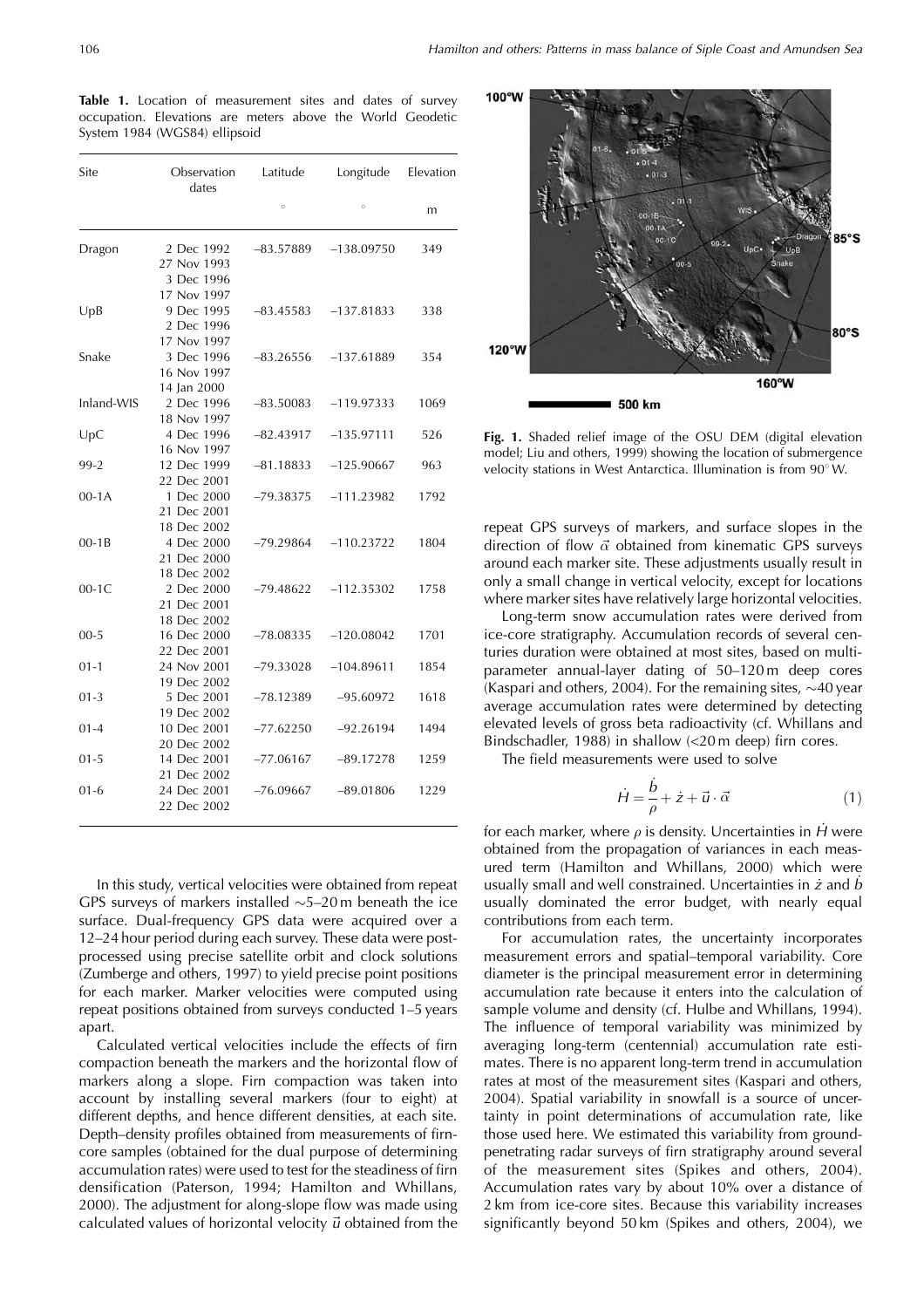Table 2. Measured and derived quantities at each of the sites discussed in the text, and accompanying  $1-\sigma$  uncertainties. Horizontal velocities ū were derived from repeat GPS surveys. Accumulation rates b were derived from ice-core stratigraphy (Kaspari and others, 2004) and represent long-term averages (100-400 years). Asterisks denote  $\sim$ 40 year average accumulation rates derived from detection of bomb horizons. Rates of thickness change H were obtained by solving Equation (1). Our results are compared, where possible, with other massbalance estimates

| Site       | ū                       | $\dot{b}$          | Ĥ                  | Comparison H                                       |
|------------|-------------------------|--------------------|--------------------|----------------------------------------------------|
|            | $ma^{-1}$               | $ma^{-1}$          | $ma^{-1}$          | $ma^{-1}$                                          |
| Dragon     | 1.98 at 296°            | $0.061 \pm 0.021*$ | $-0.098 \pm 0.021$ |                                                    |
| Snake      | 12.7 at 221°            | $0.079 \pm 0.02*$  | $-0.189 \pm 0.019$ |                                                    |
| UpB        | 416.1 at 242 $^{\circ}$ | $0.088 \pm 0.018*$ | $-1.316 \pm 0.085$ | $+0.032 \pm 0.02^{\rm a} - 0.57 \pm 0.08^{\rm b}$  |
| Inland-WIS | 11.32 at 261 $^{\circ}$ | $0.165 \pm 0.018*$ | $-0.019 \pm 0.021$ | $-0.64 \pm 0.08^{\rm b}$                           |
| UpC        | 13.54 at 241°           | $0.095 \pm 0.019*$ | $+0.559 \pm 0.019$ | $+0.145 \pm 0.022^{\rm a} + 0.35 \pm 0.07^{\rm b}$ |
| 99-2       | 22.4 at 204°            | $0.120 \pm 0.021$  | $-0.167 \pm 0.015$ |                                                    |
| $00-1A$    | 0.98 at 243 $^{\circ}$  | $0.223 \pm 0.02$   | $+0.014 \pm 0.015$ |                                                    |
| $00-1B$    | $0.97$ at $185^{\circ}$ | $0.240 \pm 0.019*$ | $+0.017 \pm 0.018$ |                                                    |
| $00-1C$    | 5.71 at 254°            | $0.210 + 0.022*$   | $+0.016 \pm 0.018$ |                                                    |
| $00 - 5$   | 0.93 at $0.45^{\circ}$  | $0.146 \pm 0.021$  | $-0.038 \pm 0.020$ |                                                    |
| $01 - 1$   | 10.93 at $325^{\circ}$  | $0.300 \pm 0.028$  | $-0.220 \pm 0.016$ | $-0.09 \pm 0.03$ <sup>c</sup>                      |
| $01 - 3$   | 34.21 at 016°           | $0.327 \pm 0.027$  | $-0.156 \pm 0.018$ |                                                    |
| $01 - 4$   | 43.64 at 009°           | $0.350 \pm 0.022$  | $-0.249 \pm 0.020$ | $-0.21 \pm 0.03$ <sup>c</sup>                      |
| $01 - 5$   | 32.31 at 050°           | $0.365 \pm 0.028$  | $-0.147 \pm 0.028$ |                                                    |
| $01 - 6$   | 2.65 at 269 $^{\circ}$  | $0.397 \pm 0.03*$  | $+0.031 \pm 0.027$ |                                                    |

<sup>a</sup>Spatial averages over 143 000 km<sup>2</sup> (for the UpC comparison) and 153 400 km<sup>2</sup> (for the UpB comparison), from Joughin and Tulaczyk (2002).

 $b$ 5000 km<sup>2</sup> spatial average over the region closest to UpB and a crossover measurement at UpC, from Spikes and others (2003).

"Spatial averages for slow-moving ice (<20 ma<sup>-1</sup>) (~20 000 km<sup>2</sup>) and intermediate ice (~50-200 ma<sup>-1</sup>) (50 000 km<sup>2</sup>) in the Amundsen Sea basin, from Shepherd and others (2001).

emphasize that the rates of thickness change calculated in our study are local estimates. Errors in ice velocity were the result of positioning uncertainties, and were usually smaller for modern surveys (due to improved GPS receiver performance) and for sites with multiple occupations (due to the longer interval between surveys). Combined  $1 - \sigma$  uncertainties in  $\dot{H}$  are typically  $\sim 0.02$  m a<sup>-1</sup> or less, except in cases where a rapid  $\vec{u}$  propagates a large uncertainty in the adjustment for along-slope flow of a marker.

We neglect the effect on  $\dot{z}$  of isostatic adjustment of the crust due to glacial loading and unloading. Bedrock elevation changes due to short-term elastic and longer-term viscoelastic effects are poorly constrained in West Antarctica. The best estimate (James and Ivins, 1998) of presentday glacial rebound in the study region indicates only a small ( $\sim$ 0.008 m a<sup>-1</sup>) potential isostatic contribution to  $\dot{z}$ .

Field measurements were made at 15 sites in West Antarctica (Fig. 1; Table 1). These sites were located in and close to zones of rapid flow in the Siple Coast and the Amundsen Sea basin, on slow-moving flanks in the ice-sheet interior and across the main ice divide in West Antarctica. One site was located in the upper catchment of Rutford Ice Stream.

#### 3. RESULTS

#### 3.1. Siple Coast ice streams

Six sites were installed on or close to the main trunks of several ice streams draining the Siple Coast. There are reasons to expect mass-balance changes in this part of West Antarctica because of observations of recent large-scale changes in ice dynamics (e.g. Joughin and others, 2002).

UpB is located on the fast-flowing central part of Whillans Ice Stream. Results of calculations using the submergence velocity technique show that rapid thinning of  $\sim$ 1.32 m a<sup>-1</sup> (1 –  $\sigma$  uncertainty 0.09 m a<sup>-1</sup>) is occurring at this site (Table 2). We note the fast horizontal motion of this site introduces a large along-slope component in vertical velocity which is difficult to remove with confidence, as indicated by the large uncertainty. The thinning rate, however, is more than an order of magnitude larger than the local 40 year average accumulation rate  $(\sim 0.09 \text{ m a}^{-1})$ , implying either an ice-dynamics forcing or a substantial change in accumulation rate. An observed reduction of flow speeds in this part of Whillans Ice Stream (Hulbe and Whillans, 1997; Joughin and others, 2002; Stearns and others, 2005; this study) might account for some of the calculated thinning by decreasing the incoming mass flux. The horizontal velocity at UpB, adjusted for down-glacier advection of the survey site, decelerated from  $\sim$ 430 m a<sup>-1</sup>, as measured in 1991-92 (Hulbe and Whillans, 1997), to  $\sim$ 416 m a<sup>-1</sup>, as measured in 1996–97 in the current study. Because of this non-steady flow, however, we caution that the thinning results be interpreted carefully.

A marker site was installed in the high-elevation catchment of Whillans Ice Stream to test for longitudinal variations in mass balance. The Inland-WIS station is  $\sim$ 100 km up-glacier of the region of rapid flow. Here, results of the calculations indicate steady-state conditions (Table 2). These conditions have persisted for at least the length of the accumulation rate record ( $\sim$ 40 years) and may indicate that sustained drawdown of the catchment due to the rapid flow of Whillans Ice Stream is nearing an end.

The Snake site is located <500 m outboard of the northern shear margin (the 'snake') to Whillans Ice Stream. Horizontal velocities at this location ( $\sim$ 12.7 m a<sup>-1</sup>; Table 2) show that slow-flowing interstream ridge ice is accelerating as it approaches the shear margin. A thinning rate of  $0.20 \pm$  $0.02$  m a<sup>-1</sup> was calculated for this site, which is slightly faster than similar calculations indicated for the Dragon site on the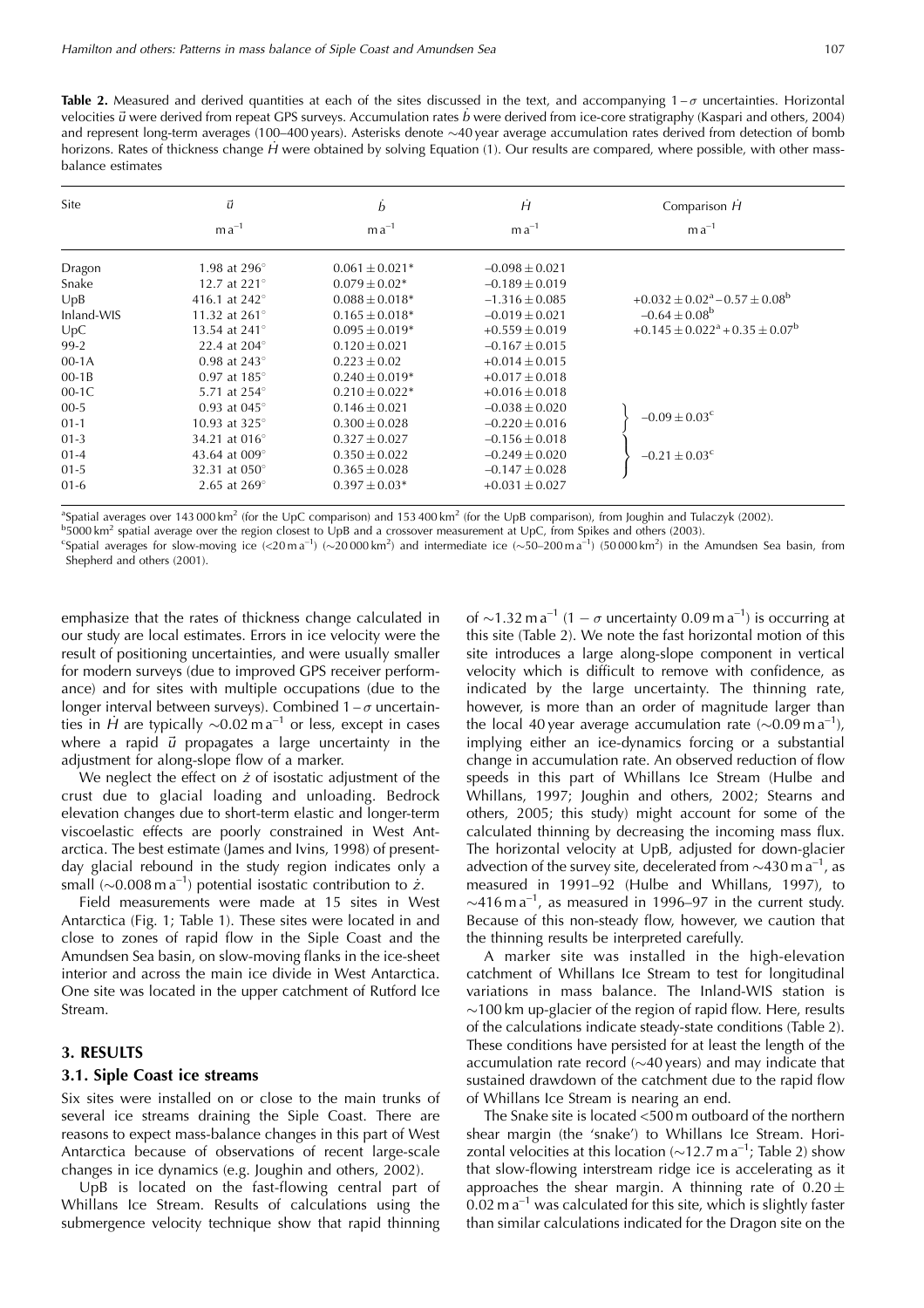opposite shear margin (Hamilton and others, 1998). This thinning rate is within the range of thinning calculated farther down-glacier on the 'snake' shear margin using a different dataset (Stearns and others, 2005).

UpC is the only submergence velocity station on the stagnant Kamb Ice Stream. The horizontal velocity over the period 1995–97 was 13.5 m  $a^{-1}$ . Submergence velocity calculations show that this site is currently thickening at  $\sim 0.56 \pm 0.02$  m a<sup>-1</sup>. This thickening rate is several times larger than the measured local accumulation rate of 0.1 m  $a^{-1}$ (Table 2). It is unlikely the thickening rate is due to a recent change in accumulation rate, because it implies a severalfold increase in snowfall which is inconsistent with other accumulation rate evidence in this region (e.g. Hamilton, 2002). An ice-dynamics cause is more likely. Flow speeds farther up-glacier are  $\sim 100 \text{ m a}^{-1}$  or larger (Joughin and others, 2002), indicating a steady incoming flux of ice to the UpC site. The outgoing flux, however, is very small because Kamb Ice Stream is stagnant down-glacier of UpC (Anandakrishnan and others, 2001). This flux imbalance is inferred as the cause of the calculated ice-sheet thickening (cf. Price and others, 2001).

One site (99-2; Fig. 1) was installed close to the onset of rapid motion of a tributary to Bindschadler Ice Stream, in a region of intermediate-speed ice (Table 2). The results of calculations indicate slow thinning at  $\sim 0.1 \pm 0.01$  m a<sup>-1</sup>. This thinning might be a result of continued drawdown of tributary ice by Bindschadler Ice Stream.

#### 3.2. Amundsen Sea basin

The largest outlet glaciers in this basin are Pine Island and Thwaites Glaciers. Mass-flux calculations (Rignot, 1998) and satellite altimeter measurements (Wingham and others, 1998; Shepherd and others, 2001) suggest that rapid thinning is occurring in parts of each catchment, although Vaughan and others (2001) suggest that, input-output as a whole, Pine Island Glacier is close to balance. Independent ground-based estimates of change are, however, lacking for this part of Antarctica.

One submergence velocity station was installed in the upper reaches of Thwaites Glacier. Site 01-1 is approximately 100 km from the ice divide, in a region of inland flow (Fig. 1). Thinning of  $\sim 0.22 \pm 0.016$  m a<sup>-1</sup> was calculated for this location (Table 2).

Three sites were located in the upper part of Pine Island Glacier (Fig. 1). Sites 01-3 and 01-4 are located in a 'neck' between the northern and southern lobes of the glacier basin identified by Vaughan and others (2001). Thinning was calculated for both sites, in the range  $\sim 0.15 - 0.25 \pm 0.15$  $0.02 \text{ m a}^{-1}$  (Table 2). The third site, 01-6, was installed within  $\sim$ 25 km of the ice divide separating Pine Island Glacier from Rutford Ice Stream, as indicated by the very slow flow speeds (Table 2). Results of the submergence velocity technique show this site is close to steady state (Table 2), although we note that the accumulation rate record for this location is relatively short  $(\sim 18$  years).

One site, 01-5, was installed in the upper catchment of Rutford Ice Stream (Fig. 1), about 75 km from the ice divide with Pine Island Glacier. The rate of thickness change at this site indicates a negative mass balance ( $\sim$ 0.15  $\pm$  0.016 m a<sup>-1</sup>).

These large rates of change in ice thickness are likely due to ice dynamics, because an analysis of accumulation rates from ice cores collected at these sites indicates no significant trend or variations in snowfall over the last  $\sim$ 200 years

(Kaspari and others, 2004). Unfortunately, with just two sites in the 'neck', we are unable to test the hypothesis that the presence of two catchment lobes is an indication of unsteady flow conditions in the basin (cf. Vaughan and others, 2001). However, both sites (01-3 and 01-4) are thinning at  $\sim 0.2$  m a<sup>-1</sup>, and it is tempting to speculate that this represents evidence of increased drawdown of ice from the southern lobe and the 'neck' region.

# 3.3. Main West Antarctic ice divide

This divide separates the Siple Coast from the Amundsen Sea basin. It is a broad, flat feature (Liu and others, 1999) at approximately 1750 m elevation.

Three submergence velocity stations were installed in the vicinity of a proposed deep ice-core drilling site (Morse and others, 2002). The sites, 00-1A, 00-1B and 00-1C, are arranged along a  $\sim$  50 km transect approximately orthogonal to the divide ridge (Fig. 1). All three sites appear to be located slightly off the flow divide in the catchment of Bindschadler Ice Stream, based on flow azimuths (Table 2). Results indicate near-steady-state conditions at each location, with very small residual rates of thickening in excess of the calculated uncertainties. There does not appear to be any difference in mass-balance conditions between the sites. although there is a detectable gradient in accumulation rate (Table 2). We are unable to test for divide migration, for example by detecting differential rates of thickness change (Hamilton, 2002), because these sites do not span both flanks of the ridge.

Flow vectors indicate that site 00-5 (Fig. 1) lies slightly within the Amundsen Sea sector. Steady-state conditions were calculated for this location (Table 2). Although the four sites (00-1A, 00-1B, 00-1C and 00-5) do not fall on a straight line orientated orthogonal to the divide axis, the absence of differential rates of thickness change might be indirect evidence that the divide is not currently migrating.

# **4. DISCUSSION**

The results from our distributed set of submergence velocity stations reveal the largest rates of change in ice thickness are occurring in and very close to regions of enhanced flow identified by Bamber and others (2000). Conversely, we find that interior regions of the ice sheet characterized by slow sheet flow appear to be close to steady-state conditions. This broad spatial pattern is consistent with earlier results of calculations using the submergence velocity technique at a smaller number of sites (Hamilton and others, 1998; Hamilton, 2002).

Our results are also consistent with larger-scale remotesensing estimates of mass balance for West Antarctica (Table 2). Mass-flux calculations based on space-borne measurements of ice velocity (Joughin and Tulaczyk, 2002) indicate rates of thickness change for Whillans, Kamb and Bindschadler Ice Streams that are in line with our results. Spikes and others (2003) conducted repeat airborne laser altimeter surveys over selected regions of Whillans and Kamb Ice Streams, and, for sites where measurements overlap (Table 2), their results agree with our local rates of thickness change from the submergence velocity technique. Ordinarily, short-term repeat altimeter surveys (<5 years apart) might not be expected to agree with long-term rates of change from other methods, such as the submergence velocity technique, because of interannual variability in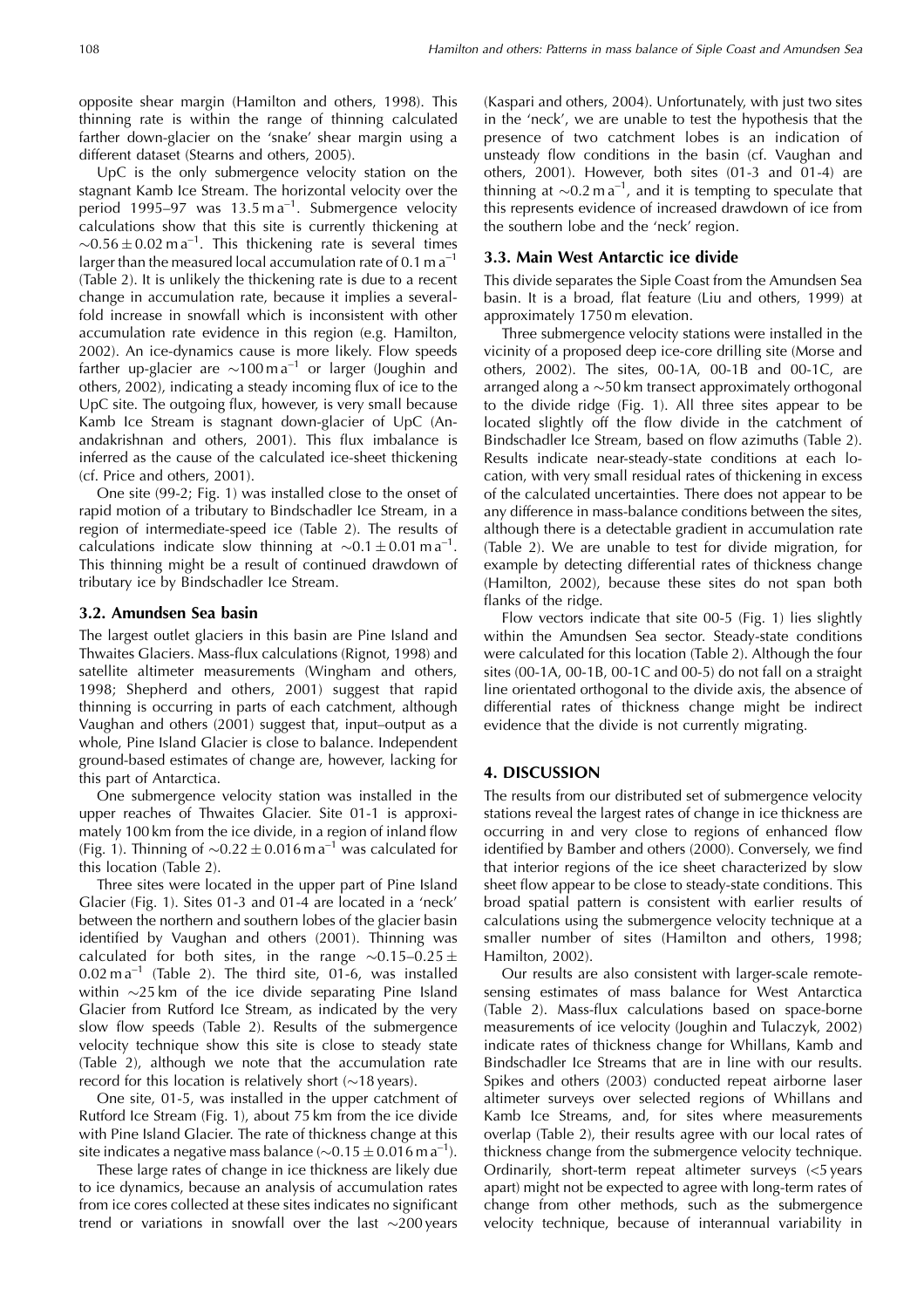snowfall and the effects of firn compaction. The close agreement between our results and those of Spikes and others (2003) is probably due to the large size of the icedynamics-forced changes ( $\sim$ 0.1 m a<sup>-1</sup>) relative to short-term accumulation rate variability in this part of West Antarctica.

Similarly good agreement is found between our results and satellite radar altimeter-derived estimates of elevation change (Wingham and others, 1998; Shepherd and others, 2001) on the main West Antarctic ice divide and in the Amundsen Sea basin (Table 2). The sites with the fastest rates of thickness change calculated using the submergence velocity technique (01-1, 01-2 and 01-4) fall in regions noted by Shepherd and others (2001) as having large changes in elevation during the period 1992–99. Sites with conditions calculated to be close to steady state (00-1A, 00-5, 01-6 (Table 1) and Byrd Station (Hamilton and others, 1998)) showed little change in elevation during the radar altimeter surveys. The agreement between the two sets of results suggests that the conclusion reached by Wingham and others (1998), that of steady-state conditions for most of Antarctica and rapid changes in a few isolated catchments, i.e. the Amundsen Sea basin and the Siple Coast, is largely correct.

An independent analysis (Kaspari and others, 2004) of ice-core accumulation rate records from the Amundsen Sea basin provides a useful context for interpreting the present results and those of Shepherd and others (2001). No significant trends or changes in snowfall over the past  $\sim$ 200 years were present in these records (Kaspari and others, 2004), suggesting that the thinning rates calculated from the submergence velocity technique are an icedynamics effect. In addition, Kaspari and others (2004) report there was no anomalous variability in snowfall during the 1990s which might account for the surface elevation lowering observed in satellite altimeter results (Shepherd and others, 2001), further supporting an ice-dynamics forcing of current mass balance in the Amundsen Sea basin.

One potential concern of interpreting our results as indicators of long-term ice-sheet behavior is recent evidence of short-period changes in ice flow (e.g. Bindschadler and others, 2003). The submergence velocity technique assumes that ice-sheet vertical velocities are steady on timescales similar to those used to determine accumulation rates  $(10^2 10<sup>3</sup>$  years). This assumption might not be valid for sites on or near active ice streams, where decadal trends in velocity (e.g. Joughin and others, 2002) and tidal-forced daily velocity fluctuations (Bindschadler and others, 2003) have been observed. We argue, however, that sub-annual-scale velocity variations are unimportant, on the basis of results from several ice-stream sites that have more than one measurement epoch (Table 1). In those cases, rates of thickness change are similar when calculated using individual epochs or all available data. The effect of decadalscale trends in velocity is more difficult to assess, but perhaps implies that rates of change calculated at sites of rapid flow might only apply to the periods of measurement (a few years) rather than longer accumulation rate timescales.

# **5. CONCLUSIONS**

Local rates of ice-thickness change were obtained using measurements of ice vertical velocity and accumulation rate at 15 sites in West Antarctica. Calculated rates of change are very different at each site. In general, the largest changes are occurring in or near regions of rapid flow in the Siple Coast and Amundsen Sea sectors. Near-steady-state conditions were calculated for sites in the slow-moving ice-sheet interior and close to the main ice divide.

The results are consistent with larger-scale elevation change and mass-balance estimates from remote-sensing methods (e.g. Wingham and others, 1998; Joughin and Tulaczyk, 2002; Spikes and others, 2003). This level of agreement suggests that the remote-sensing results, appropriately adjusted for short-term fluctuations in surface mass balance, are valid indicators of long-term ice-sheet behavior.

In general, most parts of the ice sheet currently do not appear to be undergoing significant changes in mass. However, large rates of change are calculated for several sites in or close to regions of rapid flow. Because of the importance of ice streams and outlet glaciers in controlling ice-sheet mass balance, and in light of a complex series of changes observed on Whillans Ice Stream, we believe there is merit in continuing to monitor ice-sheet mass balance at local scales.

#### **ACKNOWLEDGEMENTS**

The fieldwork was made possible by the hard work of S. Price, E. Venteris, I. Whillans, the air crews of Kenn Borek Air, and members of US ITASE. S. Kaspari and D. Dixon supplied most of the accumulation rate data. Comments from R. Arthern, A. Shepherd and D. Vaughan improved the final manuscript. This research was supported by the US National Science Foundation (OPP-9419396 and OPP- $0196441$ .

#### **REFERENCES**

- Anandakrishnan, S., R.B. Alley, R.W. Jacobel and H. Conway. 2001. The flow regime of Ice Stream C and hypotheses concerning its recent stagnation. In Alley, R.B. and R.A. Bindschadler, eds. The West Antarctic ice sheet: behavior and environment. Washington, DC, American Geophysical Union, 283-294. (Antarctic Research Series 77.)
- Bamber, J.L., D.G. Vaughan and I. Joughin. 2000. Widespread complex flow in the interior of the Antarctic ice sheet. Science, 287(5456), 1248-1250.
- Bindschadler, R.A., M.A. King, R.B. Alley, S. Anandakrishnan and L. Padman. 2003. Tidally controlled stick-slip discharge of a West Antarctic ice stream. Science, 301(5636), 1087-1089.
- Hamilton, G.S. 2002. Mass balance and accumulation rate across Siple Dome, West Antarctica. Ann. Glaciol., 35, 102-106.
- Hamilton, G.S. and I.M. Whillans. 2000. Point measurements of mass balance of the Greenland ice sheet using precision vertical global positioning system (GPS) surveys. J. Geophys. Res.,  $105(B7)$ , 16,295-16,301.
- Hamilton, G.S., I.M. Whillans and P.J. Morgan. 1998. First point measurements of ice-sheet thickness change in Antarctica. Ann. Glaciol., 27, 125-129.
- Hulbe, C.L. and I.M. Whillans. 1994. A method for determining ice-thickness change at remote locations using GPS. Ann. Glaciol., 20, 263-268.
- Hulbe, C.L. and I.M. Whillans. 1997. Weak bands within Ice Stream B, West Antarctica. J. Glaciol., 43(145), 377-386.
- James, T.S. and E.R. Ivins. 1998. Predictions of Antarctic crustal motions driven by present-day ice sheet evolution and by isostatic memory of the Last Glacial Maximum. J. Geophys. Res., 103(B3), 4993-5017.
- Joughin, I. and S. Tulaczyk. 2002. Positive mass balance of the Ross ice streams, West Antarctica. Science, 295(5554), 476-480.